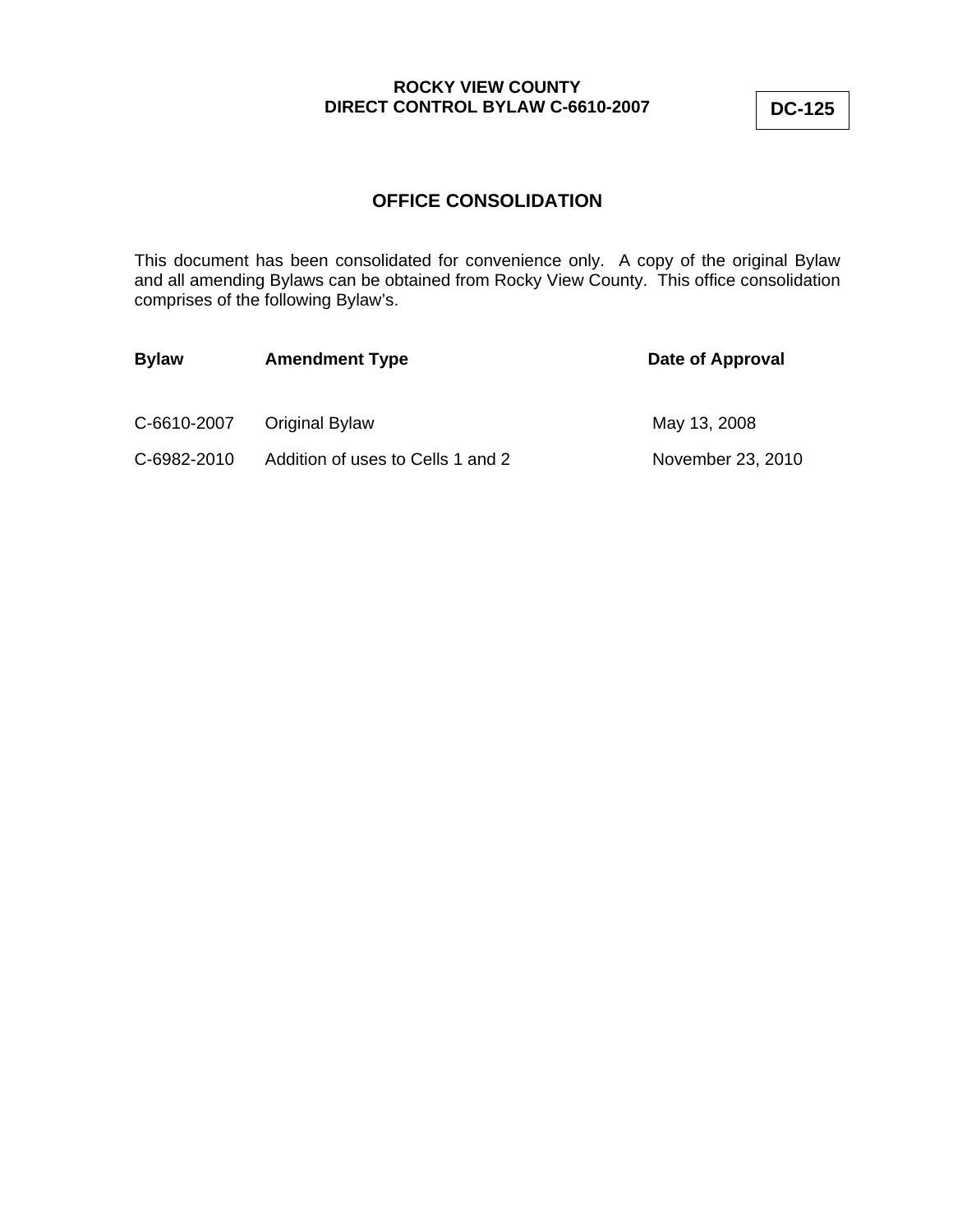# **DIRECT CONTROL BYLAW REGULATIONS**

That the special regulations of the Direct Control District (DC) comprise

- 1.0.0 General Requirements
- 2.0.0 Subdivision Requirements
- 3.0.0 Land Use Requirements
- 4.0.0 *Development* Requirements
- 5.0.0 Performance Standards
- 6.0.0 Definitions
- 7.0.0 Implementation

### **1.0.0 GENERAL REQUIREMENTS**

- 1.1.0 For the purposes of this Bylaw, the boundaries and description of the Lands shall be more or less as indicated in Schedule 'A' attached hereto and forming part hereof, except as otherwise approved by Council.
- 1.2.0 The *Development Authority* shall be responsible for the issuance of *Development Permit*(s) for the Lands subject to this Bylaw.
- 1.3.0 Parts One, Two and Three as contained in Land Use Bylaw C-4841-97 are applicable unless otherwise stated in this Bylaw.
- 1.4.0 The *Development Authority* shall consider and decide on applications for *Development Permits* for all those uses which are listed as "*Uses*" by this Bylaw provided the provisions of Section 2, 4 and 5 herein are completed in form and substance, satisfactory to the *County*, except where specifically noted that Council approval is required.
- 1.5.0 All *development* upon the lands shall be in accordance with all plans and specifications submitted pursuant to this Bylaw and all licenses, permits and approvals pertaining to the lands required to be obtained from Alberta Environment and Alberta Infrastructure and Transportation. The policies of the Balzac East Area Structure Plan and the Balzac Business Park Conceptual Scheme shall apply to all applications for subdivision and *development*.

# **2.0.0 SUBDIVISION REQUIREMENTS**

2.1.0 No subdivision of the Lands shall be permitted without and until the Developer has executed a *Development Agreement*(s) in form and substance satisfactory to the *County* at its sole discretion, which shall describe all details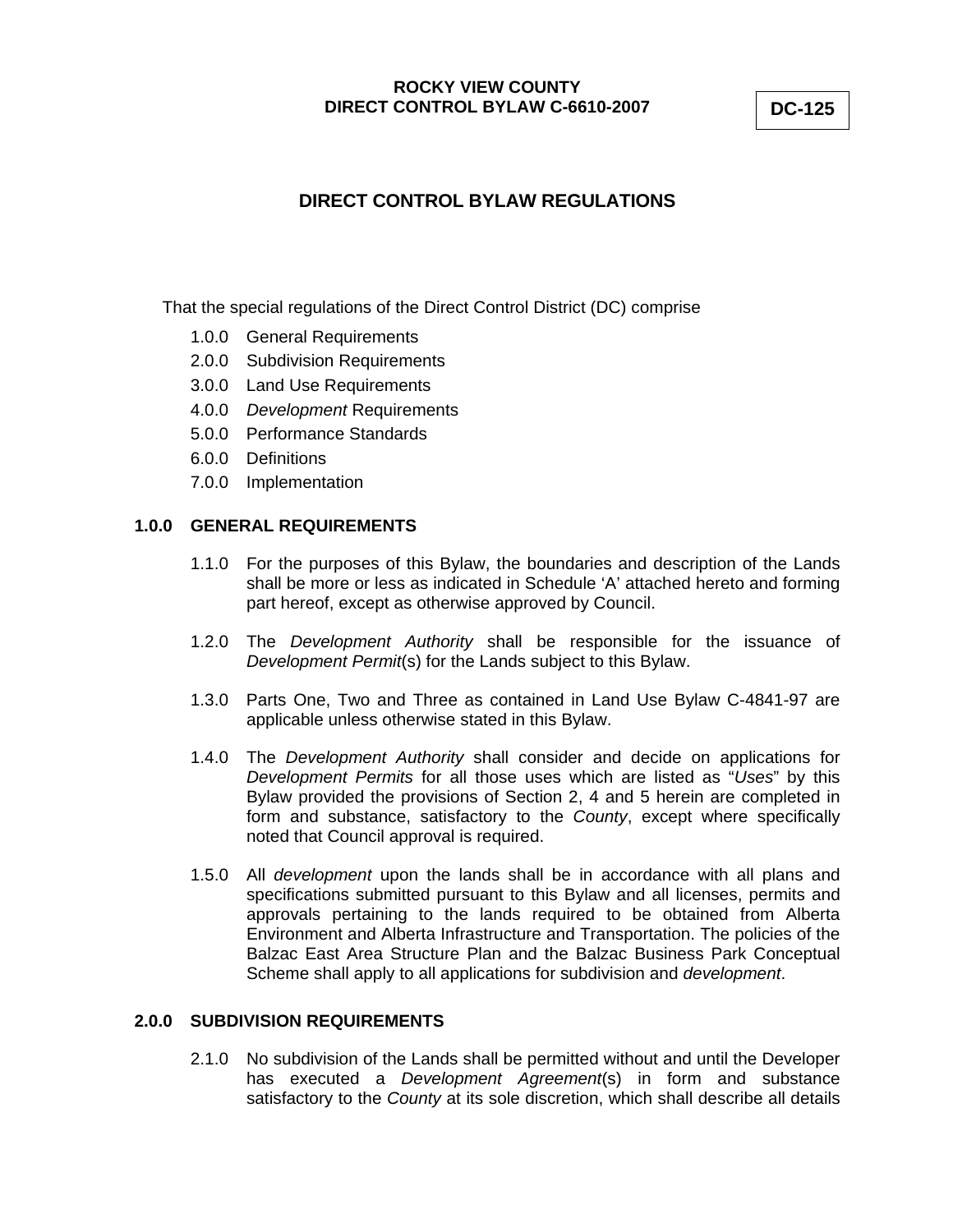of *development*, any *development* regulation, criteria, or condition, including the posting of financial securities, where necessary to ensure all subdivision of the Lands conforms to the principles upon which this By-law is based. The *Development Agreement* shall be registered by caveat against the Lands and shall run with the Lands and shall include but not be limited to the following:

- 2.1.1 Construction of a wastewater collection, treatment and disposal system;
- 2.1.2 Construction of a surface water supply, treatment and distribution system, including fire hydrants for fire fighting purposes;
- 2.1.3 Construction of stormwater management facilities as per an approved Storm Water Management Plan;
- 2.1.4 Construction of all internal road systems and construct all off-site roads necessary to serve the development as identified in the Traffic Impact Assessment for each phase of subdivision;
- 2.1.5 Confirmation of the location of all necessary utility easements, restrictive covenants/caveats and rights-of-way related to the supply and distribution of power, gas, telephone, and such other utilities required by the *County*; and
- 2.1.6 Design and construction of a linear pathway linking the Balzac Business Park with Nose Creek and providing connectivity with adjacent lands, all to the satisfaction of the *County*.
- 2.2.0 No subdivision of the Lands shall be permitted without and until:
	- 2.2.1 The Developer has prepared and submitted a Storm Water Management Plan complete with erosion and sedimentation control measures in form and substance satisfactory to each of the *County* and Alberta Environment. The Developer shall design, construct and maintain all of the infrastructure required by the Stormwater Management Plan to the satisfaction of Alberta Environment and the *County*;
	- 2.2.2 Issuance of all necessary licenses and permits with respect to the provision of a wastewater collection, treatment and disposal system to the satisfaction of the *County* and Alberta Environment;
	- 2.2.3 Issuance of all necessary licenses and permits with respect to the provision of a surface water supply, treatment and distribution system, including fire hydrants for fire fighting purposes to the satisfaction of the *County* and Alberta Environment;
	- 2.2.4 All necessary utility easements, restrictive covenants/caveats and rights-of-way related to the supply and distribution of power, gas,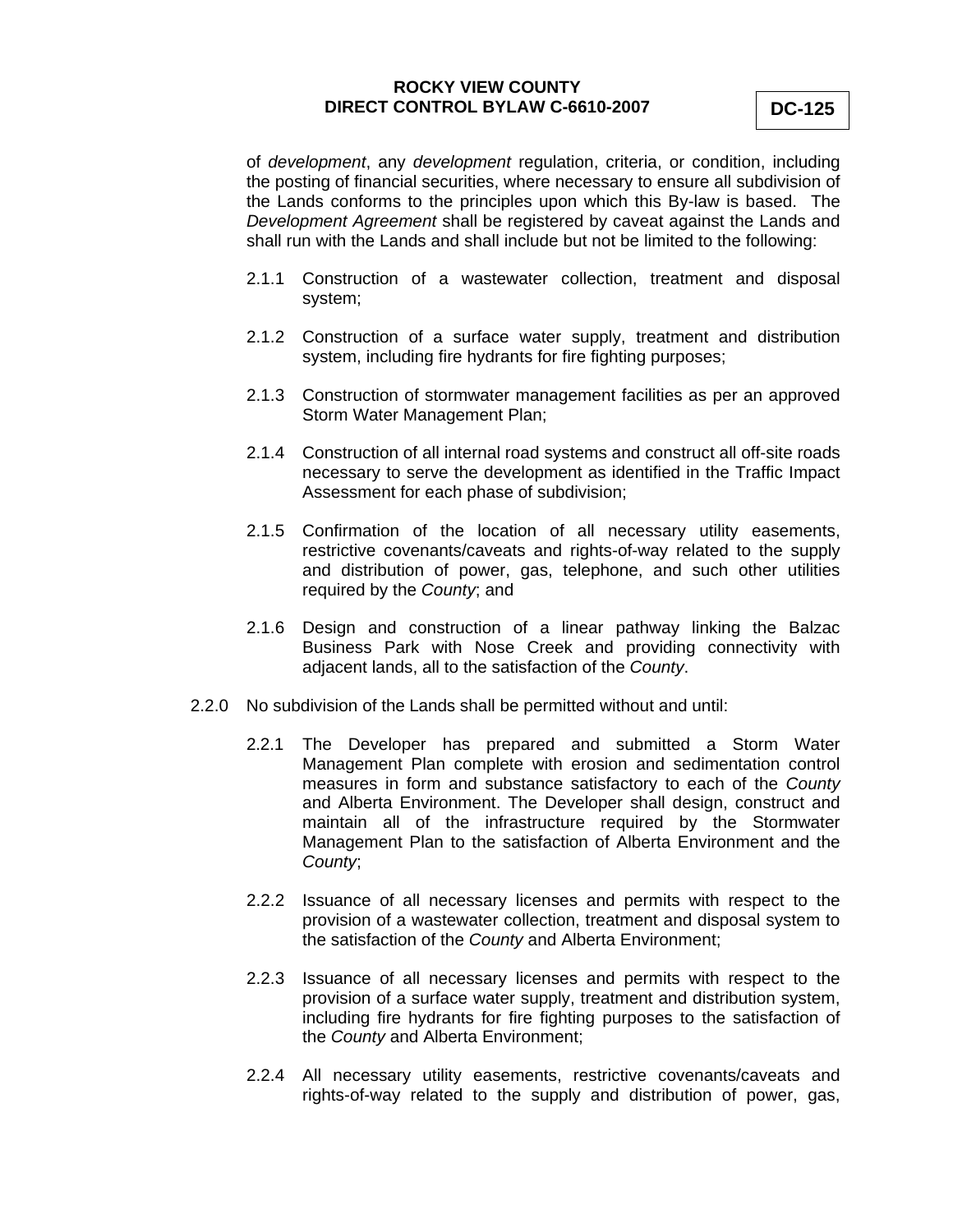telephone and such other utilities required by the *County*, have been registered concurrently with the plan of subdivision by the Developer against the title to the Lands or portions thereof;

- 2.2.5 The Developer has prepared, at its sole expense, a master landscape plan for the Balzac Business Park Conceptual Scheme area, in accordance with the landscaping provisions of this Bylaw. The Master Landscape Plan shall be consistent with the policies and guidelines of the Intermunicipal Entranceway policies of the M.D. of Rocky View/ City of Calgary and City of Airdrie/M.D. of Rocky View Intermunicipal Development Plans, Balzac Business Park Conceptual Scheme and in particular the policies respecting the Highway 566 Transition Area, and the Residential Lands Transitional area;
- 2.2.6 A Lot Owners' Association has been legally established by the Developer and a Restrictive Covenant confirming that each owner shall, in perpetuity, be a member of the Lot Owners Association, and that the responsibilities of the Lot Owners' Association will be determined prior to subdivision approval, to the satisfaction of the *County*;
- 2.2.7 Agreements to provide for mutual access, the shared use of parking areas shall be registered on title of the affected lots when the subdivision is registered, where applicable;
- 2.2.8 A review of the Traffic Impact Analysis shall be submitted with the application for each phase of subdivision, at no expense to the *County*, to determine the timing of construction of the Highway and off-site road improvements, to the satisfaction of the *County* and Alberta Infrastructure and Transportation;
- 2.2.9 Architectural controls in conformity with the policies and guidelines contained in the Balzac Business Park Conceptual Scheme shall be registered on each parcel and enforced by the Developer until such time that a Lot Owners Association is established;
- 2.2.10 An Emergency Management and Response Plan has been prepared and approved by the *County* prior to final subdivision endorsement;
- 2.2.11 An Environmental Site Assessment that describes methods to mitigate the impact of affected phases of development adjacent to Nose Creek shall be prepared at the time of subdivision;
- 2.2.12 An Historical Resources Overview or if required by the Province, a Historical Resources Impact Assessment shall be prepared prior to any disturbances on the site, to the satisfaction of the *County* and Alberta Community Development; and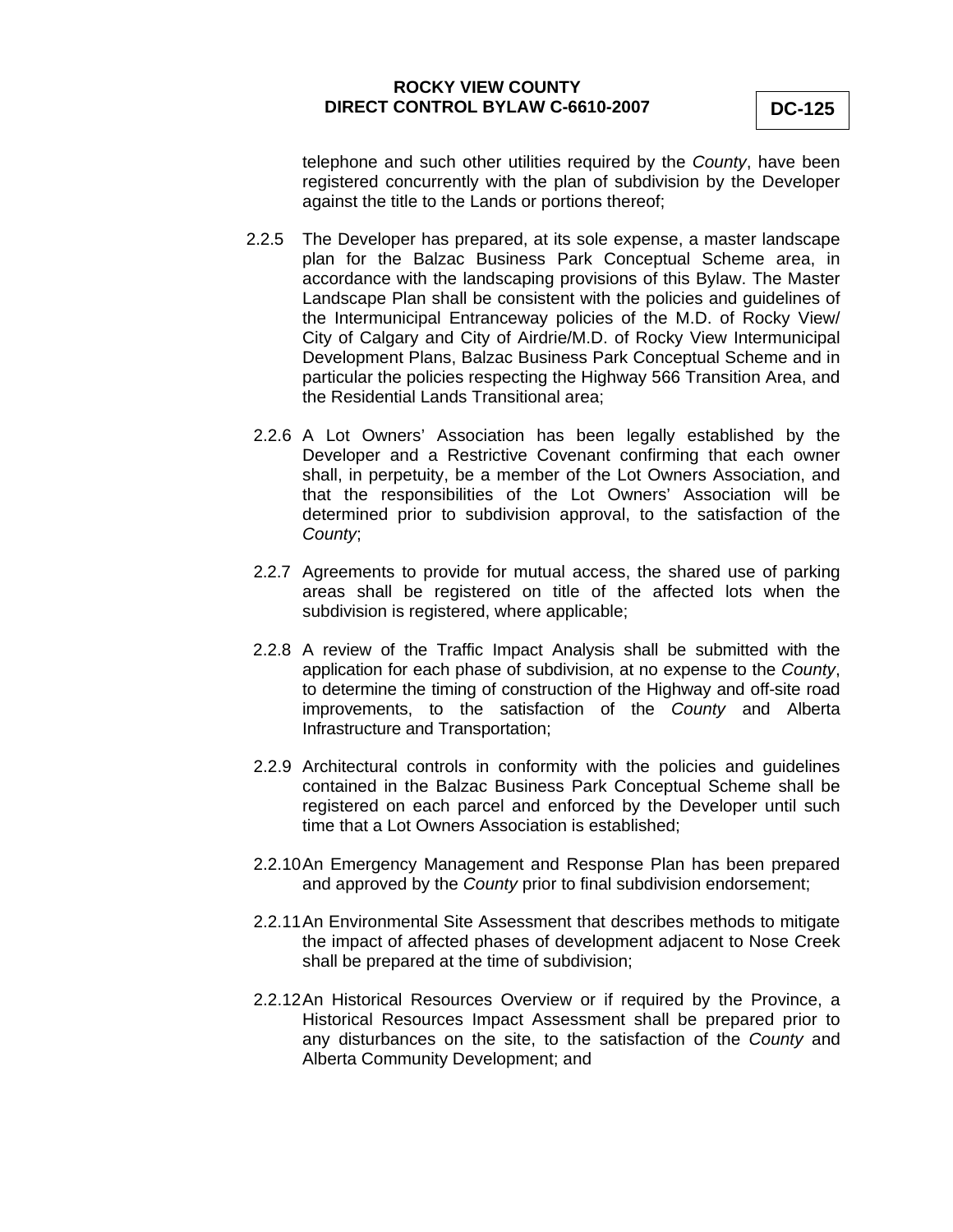2.2.13 No Plan of Subdivision shall be endorsed and no *Development Permit* shall be issued for the lands (including stripping and grading) until the *County* and the Owner have executed a Development Agreement(s) where required, in form and substance satisfactory to the *County*.

# **3.0.0 LAND USE REQUIREMENTS**

#### 3.1.0 Purpose and Intent

The purpose and intent of this District is to provide for a comprehensively planned business park designed to accommodate a range of commercial and industrial uses that will not have an adverse affect on the surrounding land uses.

# 3.2.0 Development Cell "1"

Uses:

- 3.2.1 *Accessory Buildings*
- 3.2.2 *Accessory Uses* to the principle use
- 3.2.3 *Accommodations and Convention Services*
- 3.2.4 *Agriculture, General*
- 3.2.5 *Agricultural Support Services*
- *3.2.6 Animal Health Care Services*
- *3.2.7 Auctioneering Services*
- *3.2.8 Automotive Services*
- *3.2.9 Car Wash*
- 3.2.10 *Cemetery and Interment Services*
- 3.2.11 *Drive Through*
- 3.2.12 *Dwelling Units*, accessory to the use
- 3.2.13 *Event and Conference Facility*
- 3.2.14 Garden Centre
- 3.2.15 *General Industry Type I*
- 3.2.16 *Grocery Store, Regional*
- *3.2.17 Health Care Services*
- 3.2.18 *Hotel*
- *3.2.19 Laboratory*
- *3.2.20 Museum*
- *3.2.21 Office*
- *3.2.22 Personal Service Businesses*
- *3.2.23 Retail Store, Regional*
- *3.2.24 Service Station*
- *3.2.25 Signs*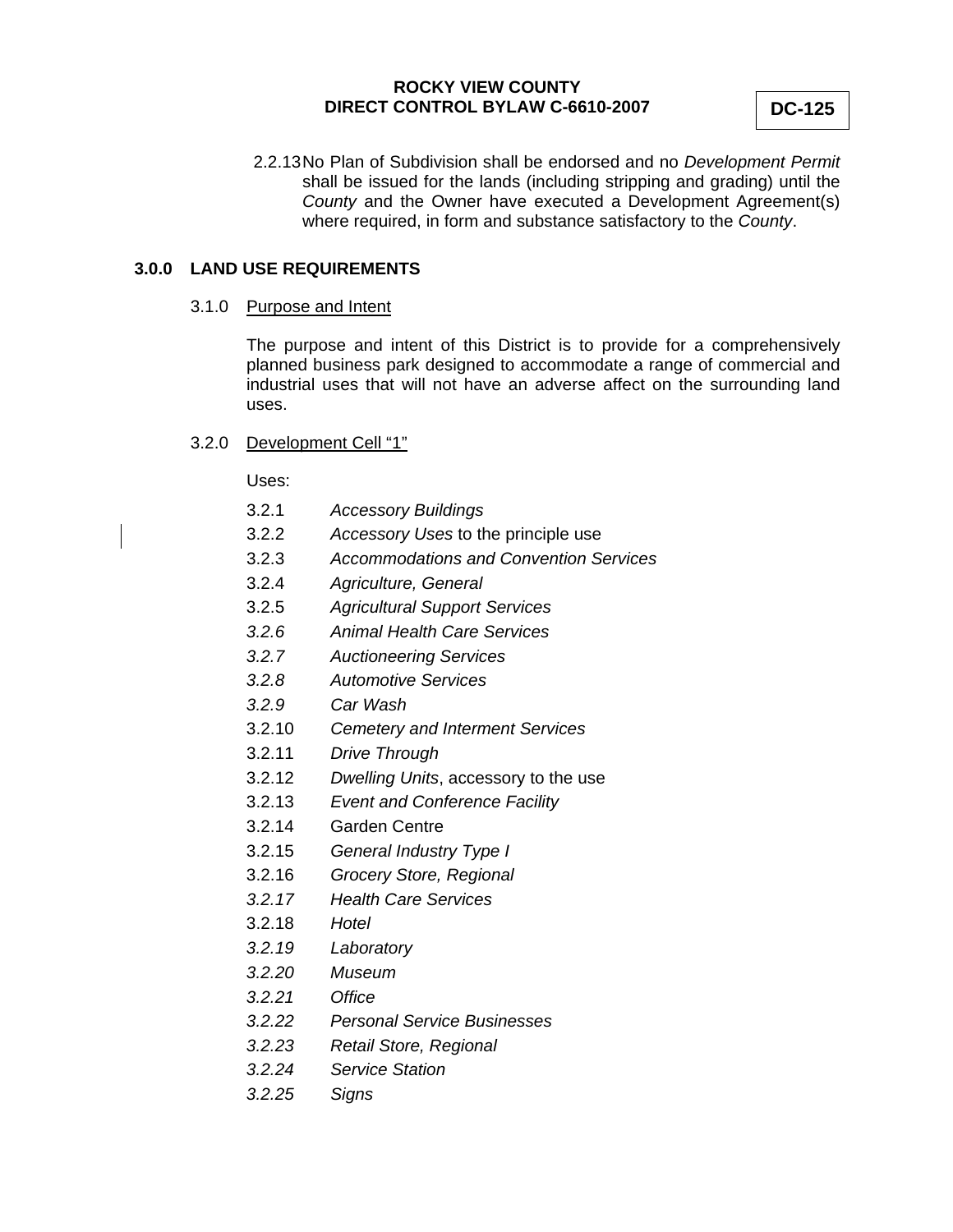- *3.2.26 Storage Areas*
- *3.2.27 Warehouses*
- *3.2.28 Warehouse Stores*, excluding hazardous goods
- 3.2.29 *Religious Assembly*
- *3.2.30 Restaurants*
- 3.2.31 Pathways
- 3.2.32 *Landscaping*

#### 3.3.0 Development Cell "2"

Uses:

- 3.3.1 *Accessory Buildings*
- 3.3.2 *Accessory Uses* to the principle use
- 3.3.3 *Accommodations and Convention Services*
- 3.3.4 *Agriculture, General*
- *3.3.5 Animal Health Care Services*
- 3.3.6 *Event and Conference Facility*
- 3.3.7 *Health Care Services*
- *3.3.8 Hotel*
- *3.3.9 Laboratory*
- *3.3.10 Museum*
- *3.3.11 Office*
- *3.3.12 Personal Service Businesses*
- *3.3.13 Retail Store, local*
- 3.3.14 *Signs*
- *3.3.15 Religious Assembly*
- *3.3.16 Restaurants*
- 3.2.17 Pathways
- 3.2.18 *Landscaping*
- *3.2.19 Warehouse stores,* excluding hazardous goods

# 3.4.0 Minimum Building Requirements

- 3.4.1 the minimum front yard shall be 6.00 m (19.68 ft)
- 3.4.2 the minimum side yard shall be 6.00 m (19.68 ft)
- 3.4.3 the minimum rear yard shall be 6.00 m (19.68 ft)
- 3.4.4 the minimum yard, from parcels abutting Highway 566, shall be 30.00 m (98.42 ft)
- 3.4.5 the minimum yard, for parcels abutting Range Road 293, shall be 25.00 m (82.02 ft)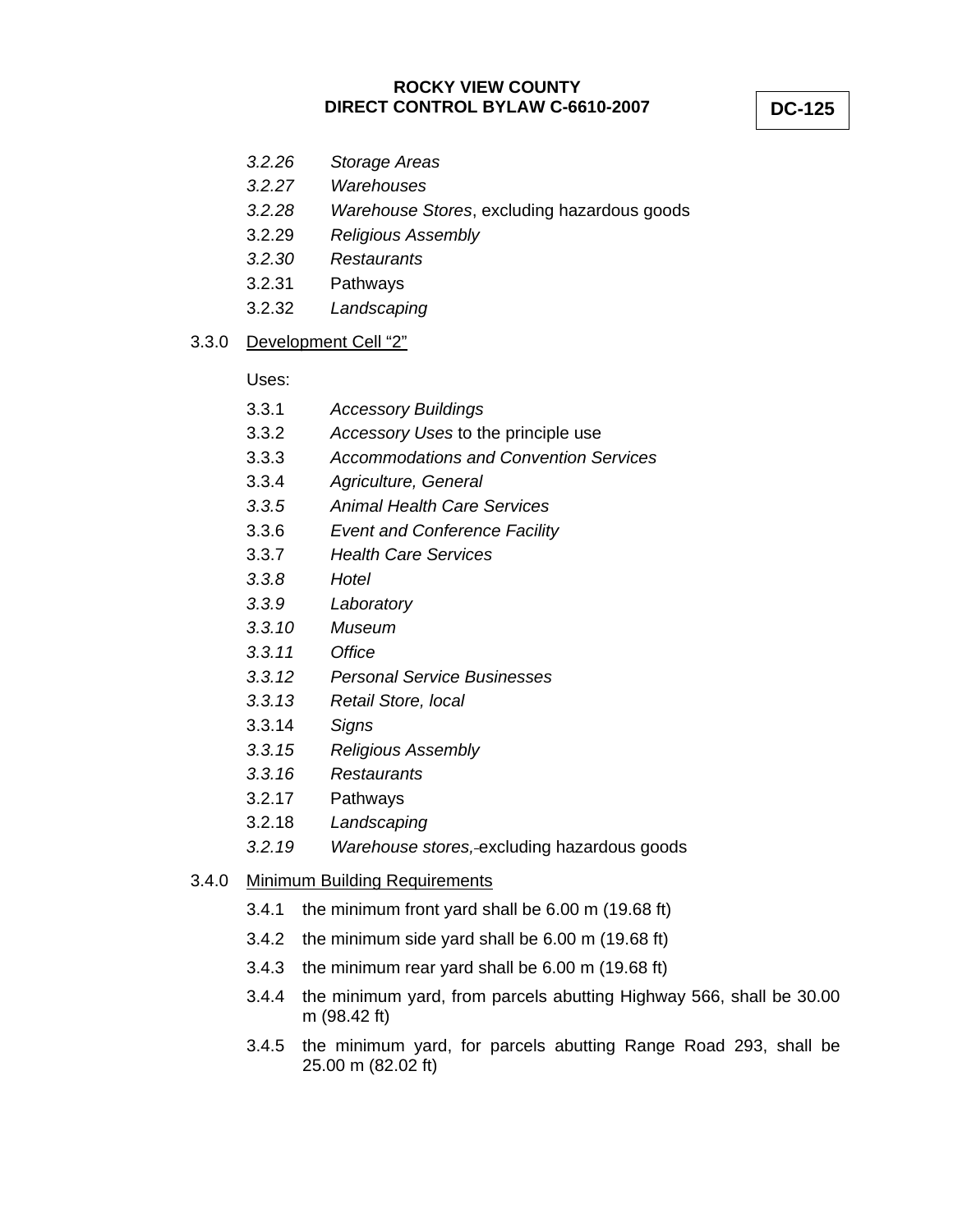3.4.6 parcels that abut residential parcels must have a minimum rear yard of 25.00 metres (82.02 ft)

# 3.5.0 Maximum Requirements

- 3.5. 1 the maximum building height shall be 15.00 m (49.21 ft) for parcels in Cell 1 and 12.00 m (39.37 ft) in Cell 2.
	- 3.5.1.1 Notwithstanding Section 3.5.1, in Cell 1 the maximum building height for the Event and Conference Facility and the Hotel shall be 20.00 metres (65.61 ft).
- 3.5. 2 a maximum of 30% of the lot may be used for outside storage of products and/or materials in Cell 1.
- 3.5. 3 no outside storage is permitted in Cell 2.
- 3.5.4 Cell 2
	- 3.5.4.1 The maximum *Floor Area Ratio* for all *uses* shall be 0.26 to a maximum of 4645 m² (50,000 ft²), excepting out the following uses:

*Accommodations and Convention Services Event and Conference Facility Hotel* 

3.60 Principal Building

There may be more than 1 (one) principal building per lot.

### **4.0.0 DEVELOPMENT REQUIREMENTS**

- 4.1.0 All *development*s within the subject lands shall conform to the provisions and policies set out in the Balzac East Area Structure Plan, as amended, and the Balzac Business Park Conceptual Scheme unless otherwise specified in this Bylaw.
- 4.2.0 Landscaping and Screening Requirements
	- 4.2.1 All outdoor storage areas and waste disposal areas shall be screened utilizing solid fencing, berming, landscaping or a combination thereof.
	- 4.2.2 Landscaping adjacent to exterior walls that are visible from adjacent public roadways are to be designed to minimize the perceived mass of the building and to improve the visual appearance of long expanses of blank walls.
	- 4.2.3 Landscaping shall be provided for all *development* in accordance with a Landscape Plan to be submitted to the *County* upon application for a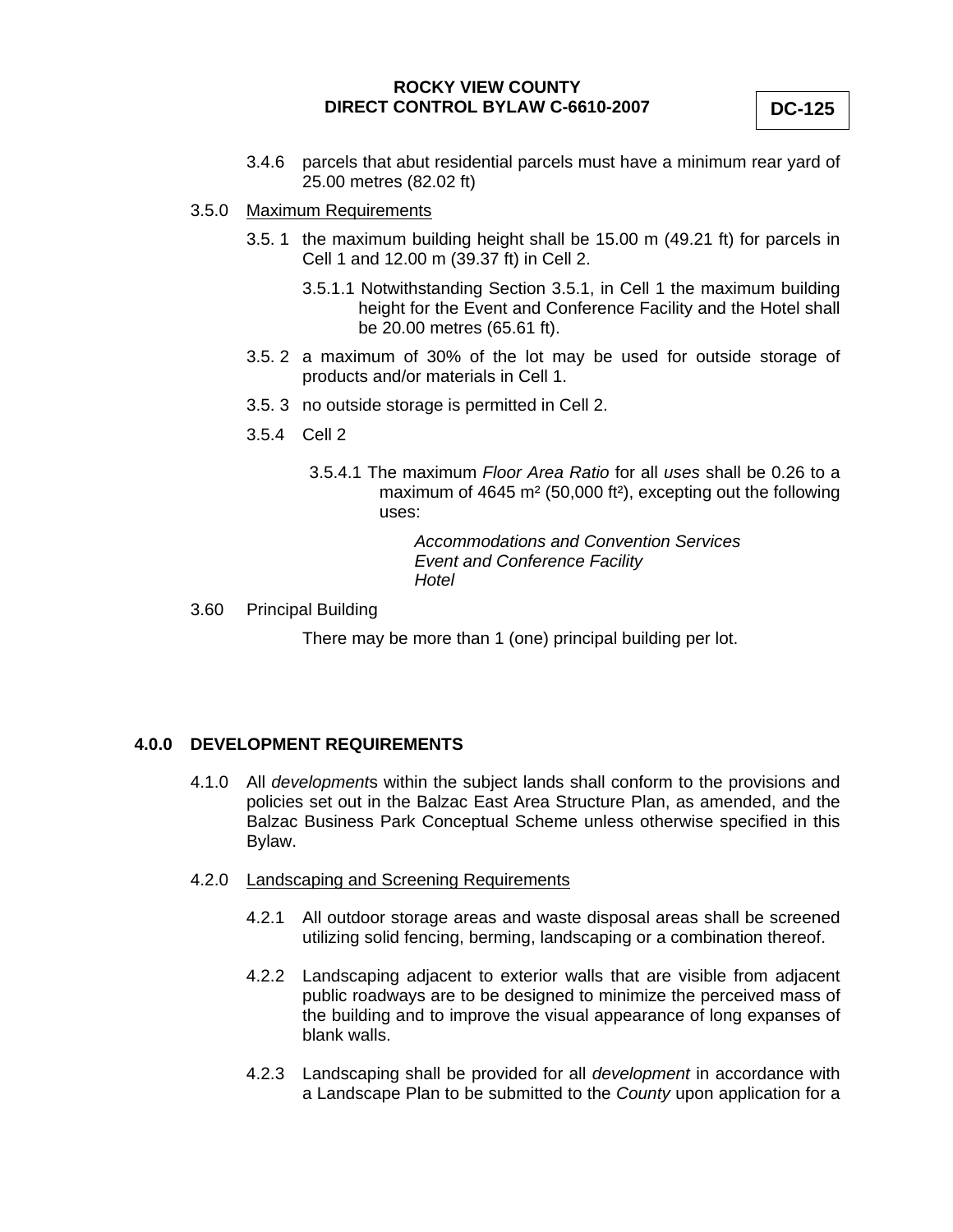*Development Permit*. The landscape plan should be in keeping with the Master Landscape Plan for the Balzac Business Park Conceptual Scheme. The following standards apply to all landscaped areas:

- a) The Landscape Plan contemplated herein shall identify the location and extent of landscaping areas, the plant material proposed and the methods of irrigation and maintenance of landscaped areas.
- b) A minimum of 20 percent of the lands within the Balzac Business Park Conceptual Scheme shall be landscaped in accordance with a Landscape Plan. Included within this 20 percent is a requirement for a minimum of 10 percent of each individual lot to be landscaped.
- c) A maximum of 50 percent of the area required to be landscaped may be landscaped with hard landscaping.
- d) Landscaping calculations for the purposes of Section 4.2.4(b) may include areas of Public Utility Lots, Municipal Reserve Lots and stormwater management features which are enhanced with landscaping treatment.
- e) In recognition of the significance of the Queen Elizabeth Highway 2 Corridor, all lots adjacent to the Nose Creek shall be landscaped within the front yard setback areas and side yards between the front and rear of the principal building when they are not proposed for vehicular movement. An area adjacent to the front of the principal building shall also be landscaped.
- f) Landscaping on each lot shall be concentrated in the front yard area adjacent to public road rights-of-way and in a 10 metre strip adjacent to Highway 566 and Range Road 293. No outdoor display areas, storage areas or parking shall be allowed within landscaped yards.
- g) The quality and extent of landscaping initially established on site shall be the minimum standard to be maintained for the life of the development. Adequate means of irrigating any soft landscaping and maintaining both hard and soft landscaping shall be detailed in the Landscape Plan.
- h) All plant materials shall be of a species capable of healthy growth in the *County* and shall conform to the standards of the Canadian Nursery Trades Association for nursery stock.
- i) Except for road right-of-ways, trees/shrubs shall be planted and maintained in the overall minimum ratio of one tree/shrub per 45 m² (490 ft²) of the soft landscaped area identified in the Landscape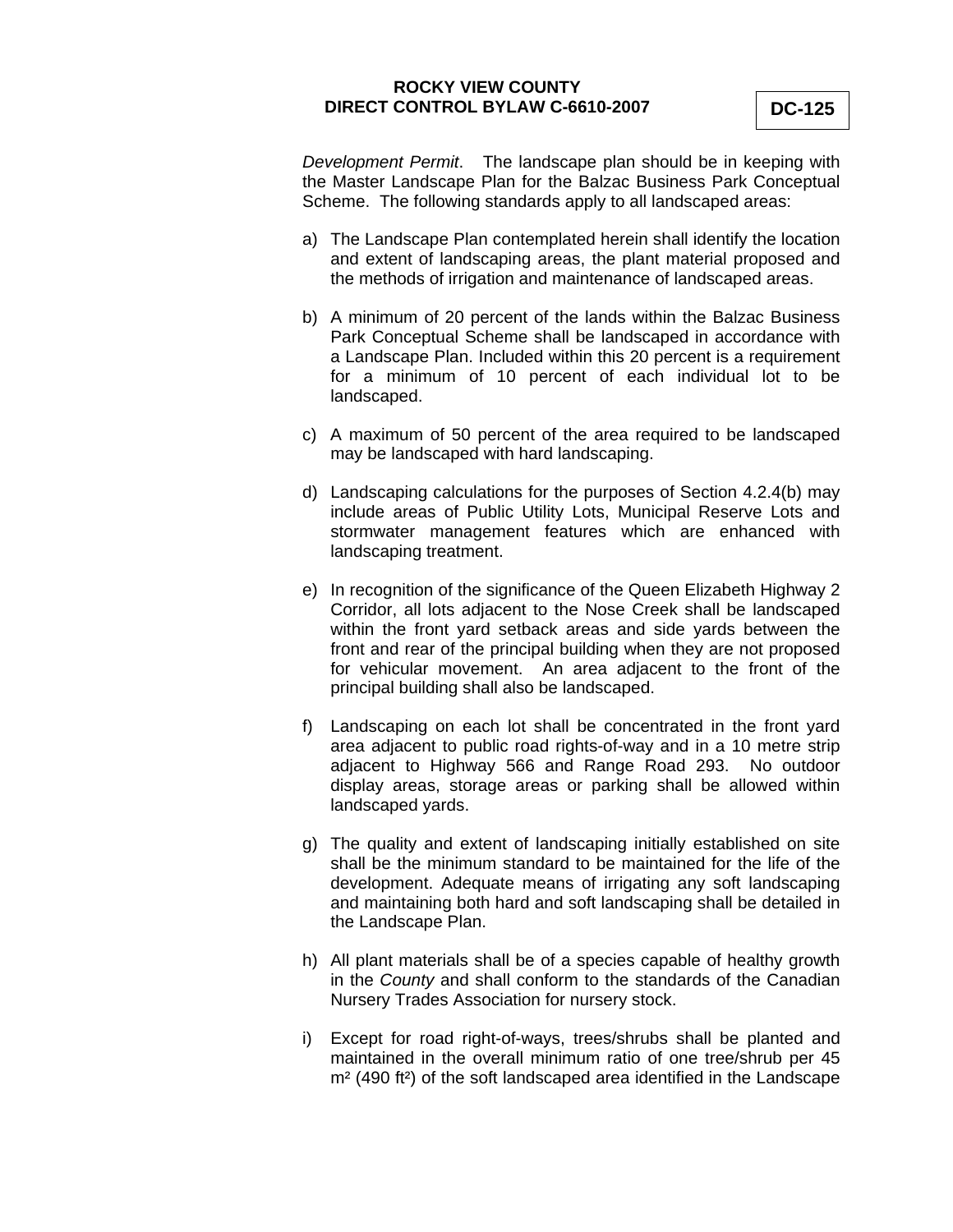Plan. Trees shall comprise at least 50 percent of the tree/shrub mixture used to satisfy this requirement.

- j) Any areas subject to excavation, stripping or grading during construction phases of development that are not identified as a landscaped area in the Landscape Plan shall be seeded to grass.
- k) If recycled or rain water is not available for irrigation, new landscaping may only be irrigated with off-site, non – MD of Rocky View potable water.
- l) All of the foregoing requirements should be to the satisfaction of the Development Authority.

#### 4.3.0 Signage Requirements

- 4.3.1 All signage shall conform to the guidelines contained in the Balzac Business Park Conceptual Scheme
- 4.3.2 Signs shall be considered concurrently with the initial Development Permit application and the design, placement and scale of the signs shall be to the satisfaction of the Development Authority, so as to ensure that signage does not detract from the overall appearance of the development and that signage is not obtrusive.
- 4.3.3 Any future signs will be the subject of a separate development permit.
- 4.3.4 Temporary signage is not permitted with the exception of temporary signs required during development or building construction.
- 4.3.5 All signs along the primary highway system must meet the requirements of the provincial Highway Signing Policy.
- 4.3.6 Flashing and/or animated signs are not allowed.
- 4.4.0 Architectural Controls
	- 4.4.1 The design of the Balzac Business Park will have consistency in exterior building materials, pedestrian connectivity, landscaping and building siting. All development shall conform to the architectural controls that are established for the Balzac Business Park Conceptual Scheme.
	- 4.4.2 On any yard abutting residential land, no loading bays, loading doors, or other activities creating heavy truck movements will be allowed.
	- 4.4.3 Side yard building facades facing Range Road 293 shall be equal in quality and appearance to the front yard façade.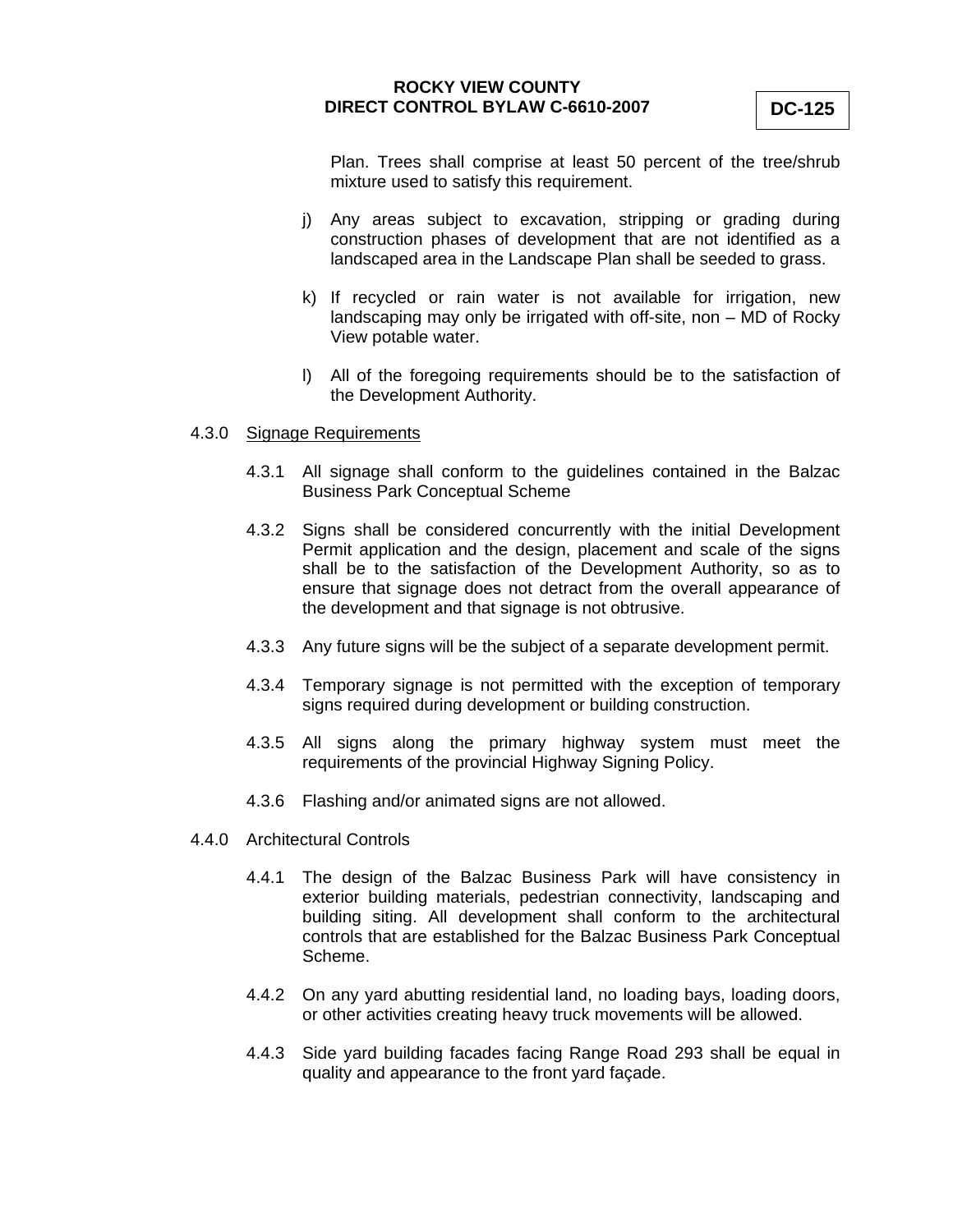#### 4.5.0 *Event and Conference Facility*

4.5.1 The application for a Development Permit shall include a detailed site plan, parking, landscaping and an Architectural Report. Among other things, the Architectural Report shall:

i) illustrate how the building integrates with the landscape and how the design seeks to mitigates the massing of the building and parking areas.

# **5.0.0 PERFORMANCE STANDARDS**

#### 5.1.0 Air Contaminants, Visible and Particulate Emissions

 No *use* or operation pursuant to Section 3.2.0 herein, shall cause or create air contaminants, visible emissions, or particulate emissions beyond the building that contains them. Nor shall a use or operation exceed the levels contained within the Province of Alberta Clean Air Act and/or the Calgary International AVPA and any pursuant legislation. Airborne particulate matter originating from storage areas, yards, roads or parking areas shall, at all times, be minimized by landscaping, paving, or wetting of these areas or by other means considered appropriate by the *County* as defined in a Development Permit in accordance with sound environmental practices.

#### 5.2.0 Odorous Matter

 No *use* or operation, pursuant to Section 3.2.0 herein, should cause or create the emission or spread of odorous matter or vapour beyond the building which contains the use or operation which produces them.

### 5.3.0 Noise and Vibration

 No *use* or operations, pursuant to Section 3.2.0 herein, shall cause or create the emission of noise or vibration beyond the building that contains the use or operation.

# 5.4.0 Lighting

 All on-site lighting shall be located, oriented and shielded to prevent adverse affects on adjacent residential properties and to protect the safe and efficient function of the Calgary International Airport, Highway 2 and Highway 566.

### 5.5.0 Toxic Matter

 No *use* or operation at any location on the site shall cause or create the emission or spread of toxic matter beyond the building or storage area which contains it. The handling, storage and disposal of any toxic or hazardous materials or waste shall be in accordance with the regulations of any government authority having jurisdiction and in accordance with any Chemical Management Plan that may be required by the *County* and as defined in a Development Permit.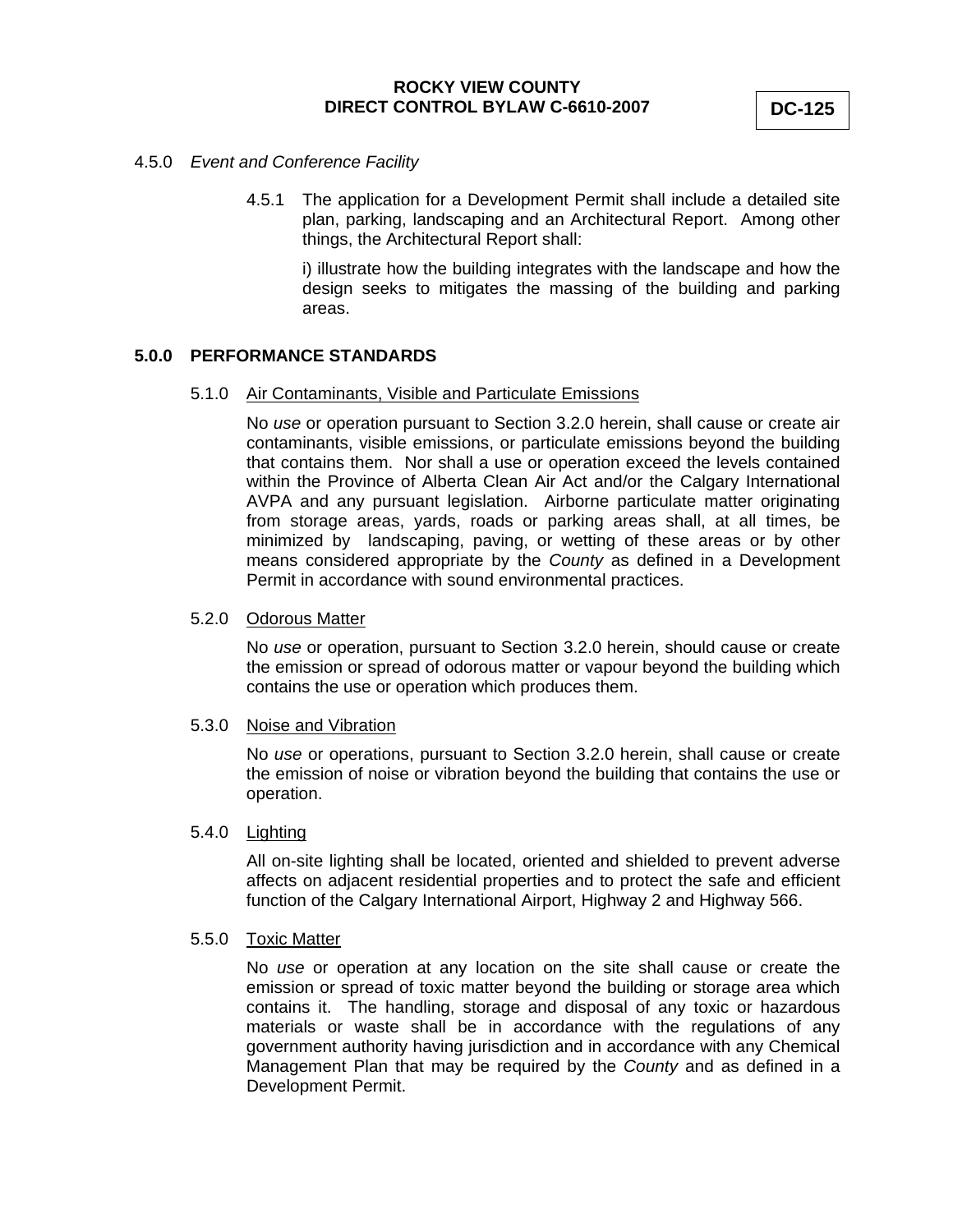# 5.6.0 Garbage Storage

 Garbage and waste material accumulated at any location on the site shall be stored in weather-proof and animal-proof containers located within buildings or adjacent to the side or rear of buildings that shall be screened from view by all adjacent properties and public thoroughfares. Mechanical waste compactors are encouraged.

#### 5.7.0 Fire and Explosive Hazards

 All *uses* and operations on the site which handle, store, or utilize products which may be hazardous due to their corrosive, poisonous, flammable, or explosive characteristics shall comply with the applicable fire regulations of the *County* or the regulations of any other government authority having jurisdiction and in accordance with any hazardous materials or emergency management plan that may be required by the *County*, and as defined in a *Development Permit*.

#### 5.8.0 Fire Protection

 Fire protection measures shall be provided as may be required by the *County* and included in a Development Permit.

#### **6.0.0 DEFINITIONS**

- 6.1.0 **Council** means the Council of the Municipal District of Rocky View No. 44.
- 6.2.0 **Developable Lands** means that portion of the Lands which is considered to be suitable for Development by the *County* and the development of which is not precluded by this bylaw.
- 6.3.0 **Developer** means the person or corporation who is responsible for any undertaking that requires a permit or action pursuant to this bylaw.
- 6.4.0 **Development Agreement** means an agreement between the applicant and the *County* specifying development regulations, criteria or conditions necessary to ensure all developments on the land conform to municipal approvals.
- 6.5.0 Drive Through means a use where services are provided to patrons who are in a motor vehicle and that will always be approved with another use.
- 6.6.0 **Event and Conference Facility** means a use
	- i) that provides facilities within an enclosed building and with seating for up to 10,000 patrons that are intended for live theatrical, musical and dance performances.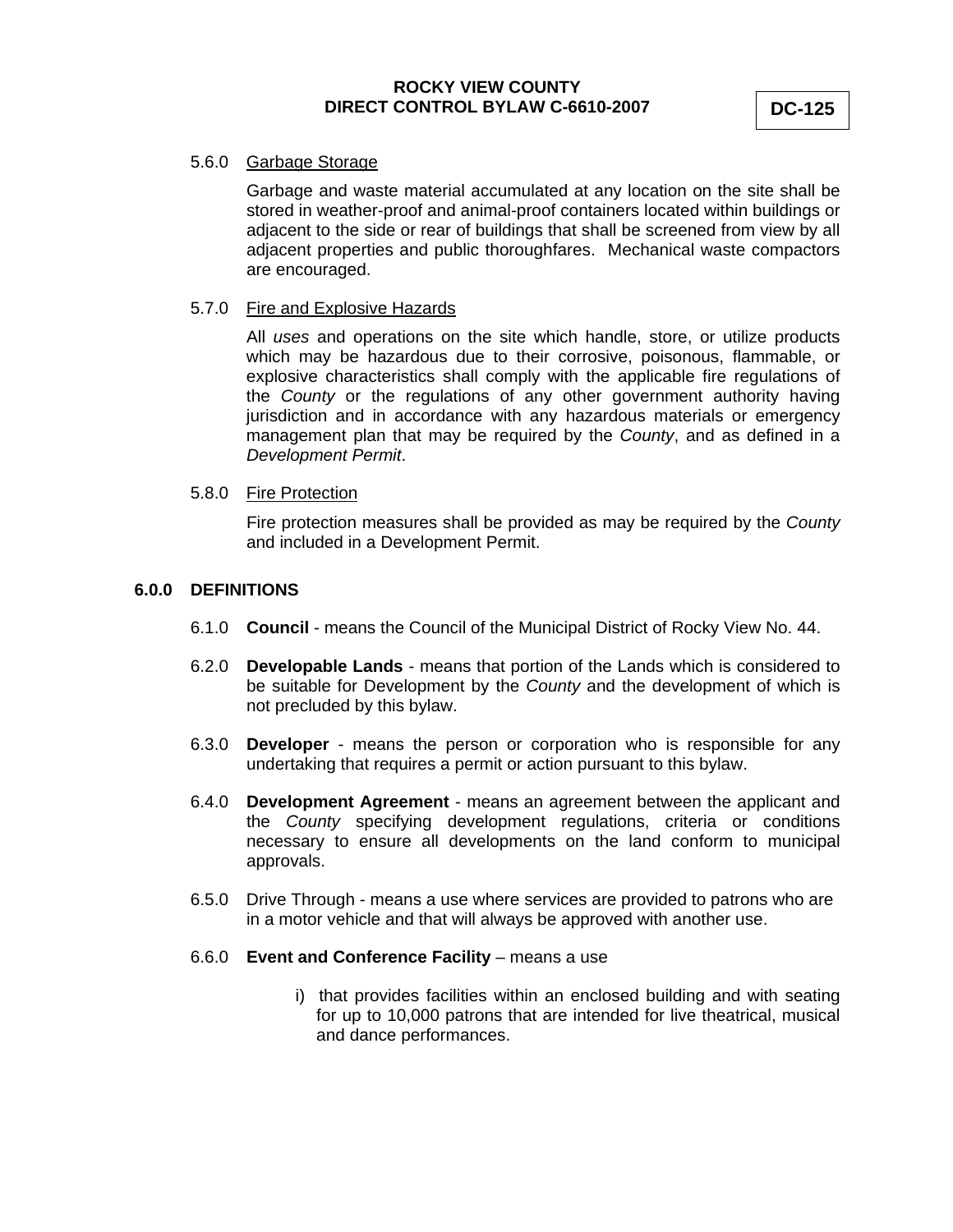- ii) that provides facilities used for the holding of meetings, conventions, seminars, lectures, workshops, product and trade shows, or similar activities.
- iii) that provides facilities for the use of participants which may include dining, lodging and retail, as well as compatible accessory facilities.
- iv) that may include banquet facilities, including areas for food preparation; lounges, food and vending kiosks.
- 6.6.0 **Garden Centre** means a development providing for the retail sale of bedding, produce, household and/or ornamental plants, and associated merchandise and may include display gardens, but does not include on-site outdoor cultivation or propagation of plants.
- 6.7.0 **Lands**  means as identified in Schedule "A" attached hereto.
- 6.8.0 Terms not defined herein have the same meaning as defined in Section 8.0.0 of the Land Use Bylaw C-4841-97.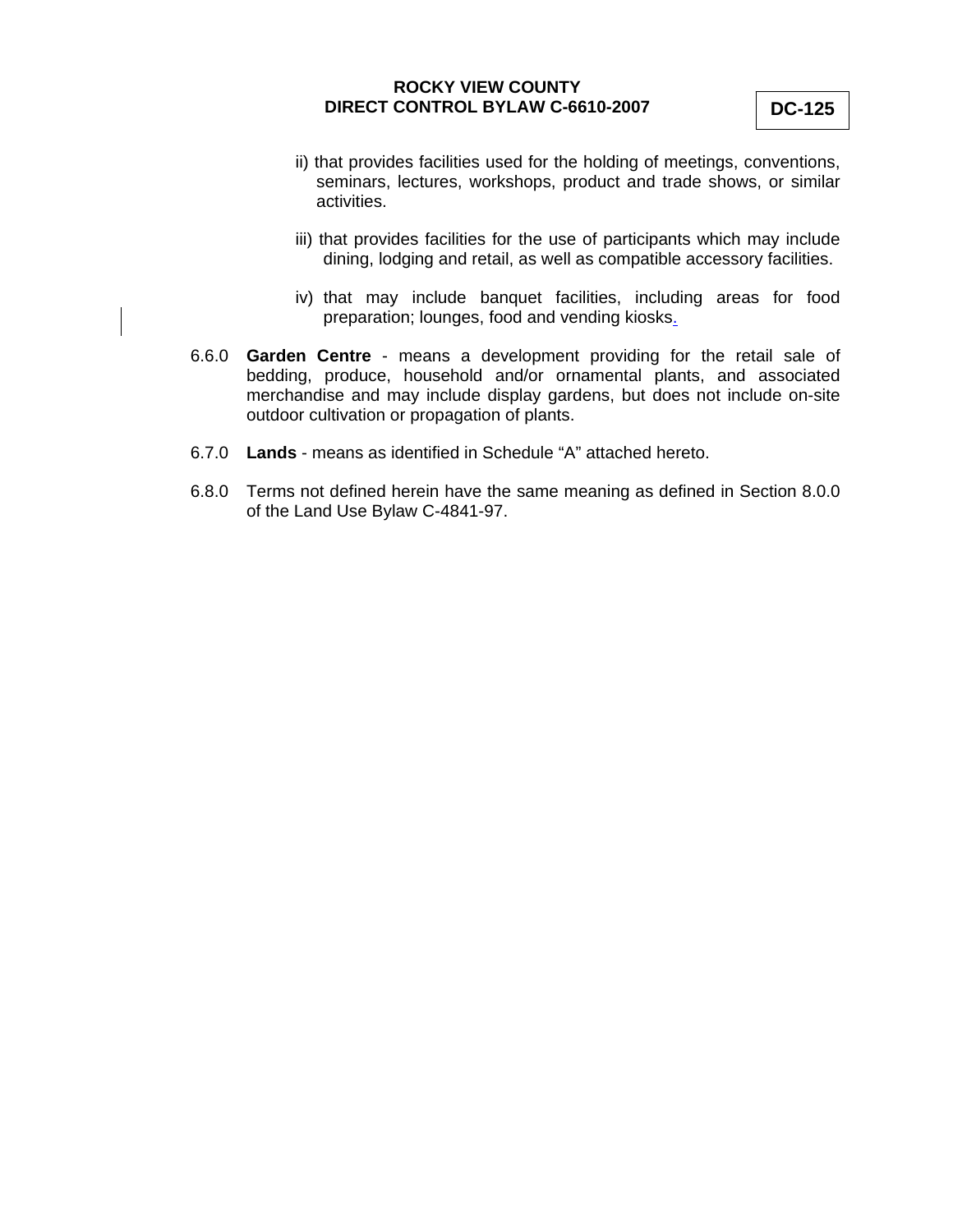